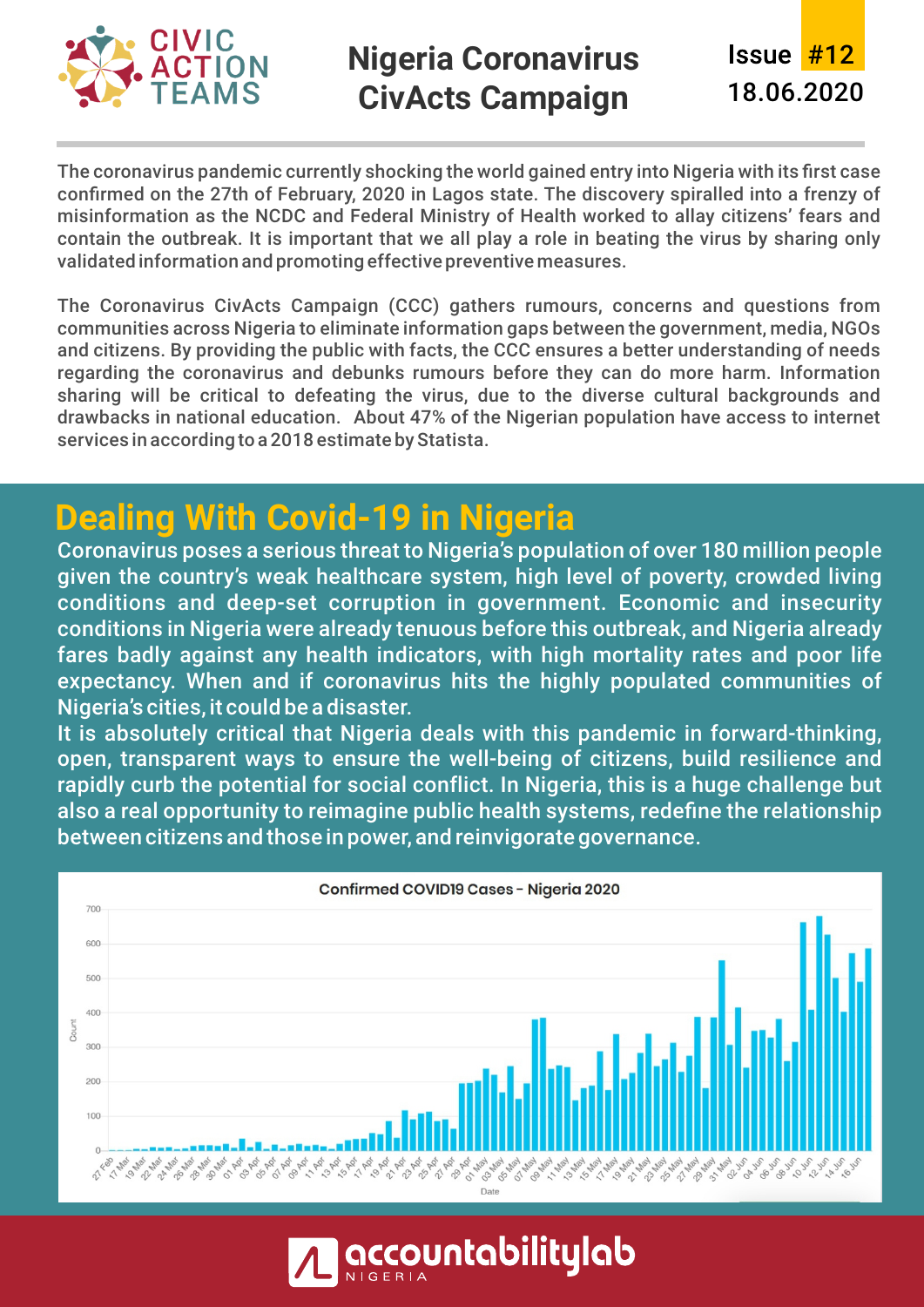# **COVID-19 Update: Ease of Lockdown measures**

The Presidential Task Force on COVID-19 announced a change in the restrictions for the ease of lockdown measures on the 1st of June. The new restrictions include:



1. Nationwide curfew remains in place, timing has been changed to  $10$ pm  $-$  4am.



2. Full opening of financial sector with normal working hours



3. Restricted opening of places of worship, (regular church and mosque services only), to be based on State Government protocols.

7. Hotels may reopen



4. Interstate travel remains prohibited except for goods and essential travel



5. Gathering of more than 20 persons remains prohibited; outside of workplaces and religious services



9. Bars, gyms, cinemas, nightclubs and parks are closed until further evaluation



6. Aviation Industry has been requested to develop protocols for domestic flights to possibly resume from June 21



10. All schools are to remain closed until further evaluation



8. Restaurants

outside of hotels must remain closed for eat-in but are allowed for takeout only



#### **Other considerations:**

• Guidelines are to be implemented/enforced by State Governments

• All permitted openings (hotels, religious services etc) are to maintain nonpharmaceutical interventions (masks, sanitizers/ handwashing, 2 metres social distancing, capacity limits, etc)

• June 21 opening for domestic flights is tentative. Certain conditions have to be fulfilled prior to that date, including:

- Aircraft have to be good and safe to fly (checks/maintenance must be conducted)
- Necessary recertification and medical checks must be done for pilots/crew

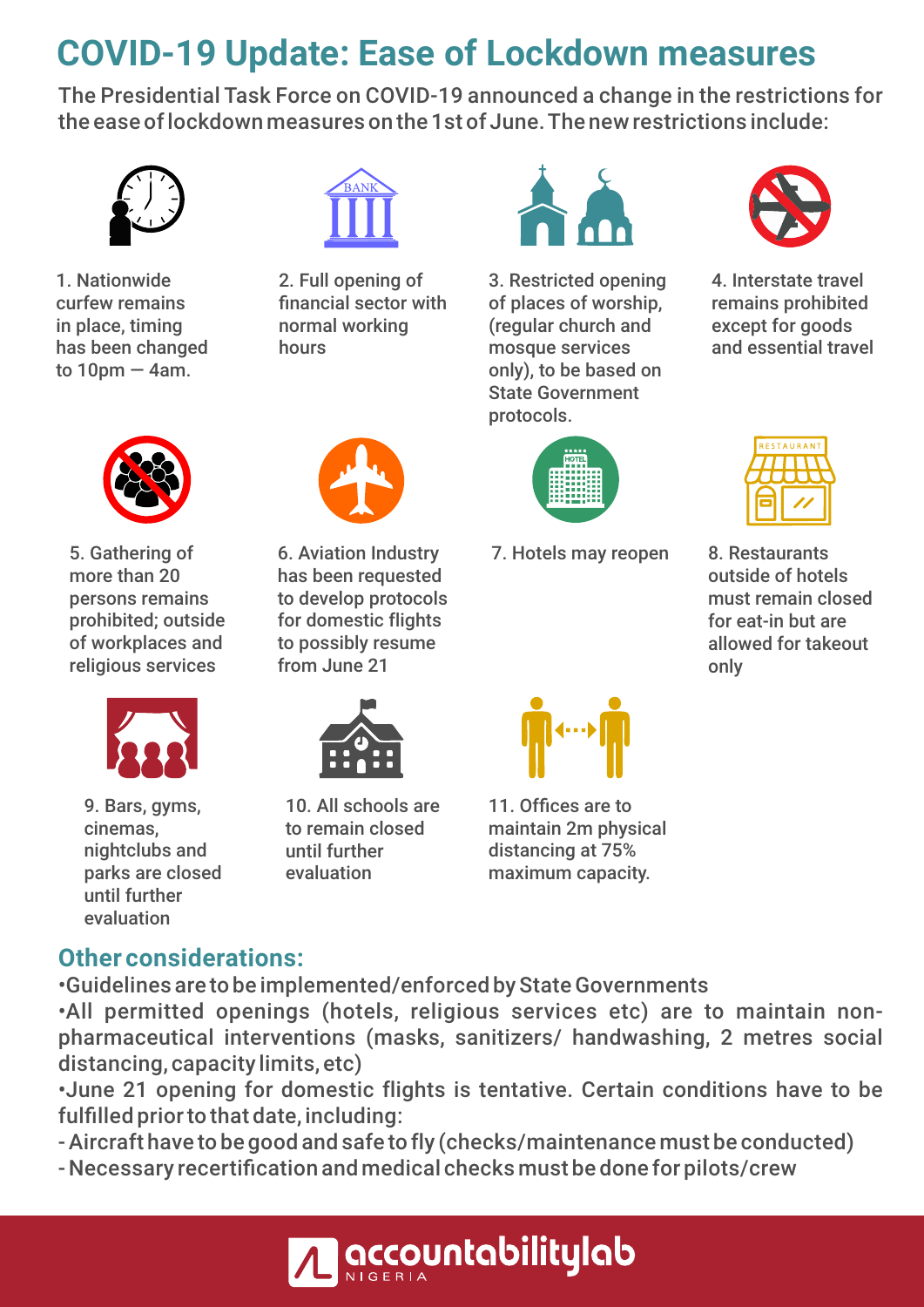# RUMOURS **8 VS P FACTS**

COVID-19 is a hoax started to stop religious worship

Churches and mosques were closed during lockdown because they are likely to have large amounts of people from different areas gathered at the same time and this presents a higher risk of virus spread. Bars, restaurants, hotels, clubs etc. were also closed due to similar reasons.

Coronavirus affects older people only.

Isolation centres are hoarding the cure for COVID-19

COVID-19 is not real because health workers are not affected

Washing of hands with disinfectant will better prevent COVID-19

Though older people are at highest risk from COVID-19, the statement is factually wrong. According to the WHO, 10% to 15% of people under 50 have moderate to severe infection. Severe cases of the disease have been seen in people in their teens and twenties, with many requiring intensive care and some passing away. People of all ages need to act in solidarity to prevent community spread of the virus.

There is no validated cure for COVID-19 and Isolation centres exist for quarantine and supportive management of cases. According to the NCDC, case management includes:

- Management of symptoms
- Management of pre-existing conditions
- Supplemental oxygen therapy
- Treatment of bacterial infection

• Ensuring patients are well-nourished and hydrated

According to the NCDC, 812 health workers have been infected with the coronavirus as at June 3, 2020. These include 29 NCDC workers. There have also been numerous reports of health worker casualties' due to the virus in the media.

Disinfectants such as bleach are better suited for non-living surfaces as they can be toxic to the skin and affect the natural balance of the skin. Proper hand washing with soaps or use of hand sanitizers is enough to deactivate coronavirus particles on the skin.